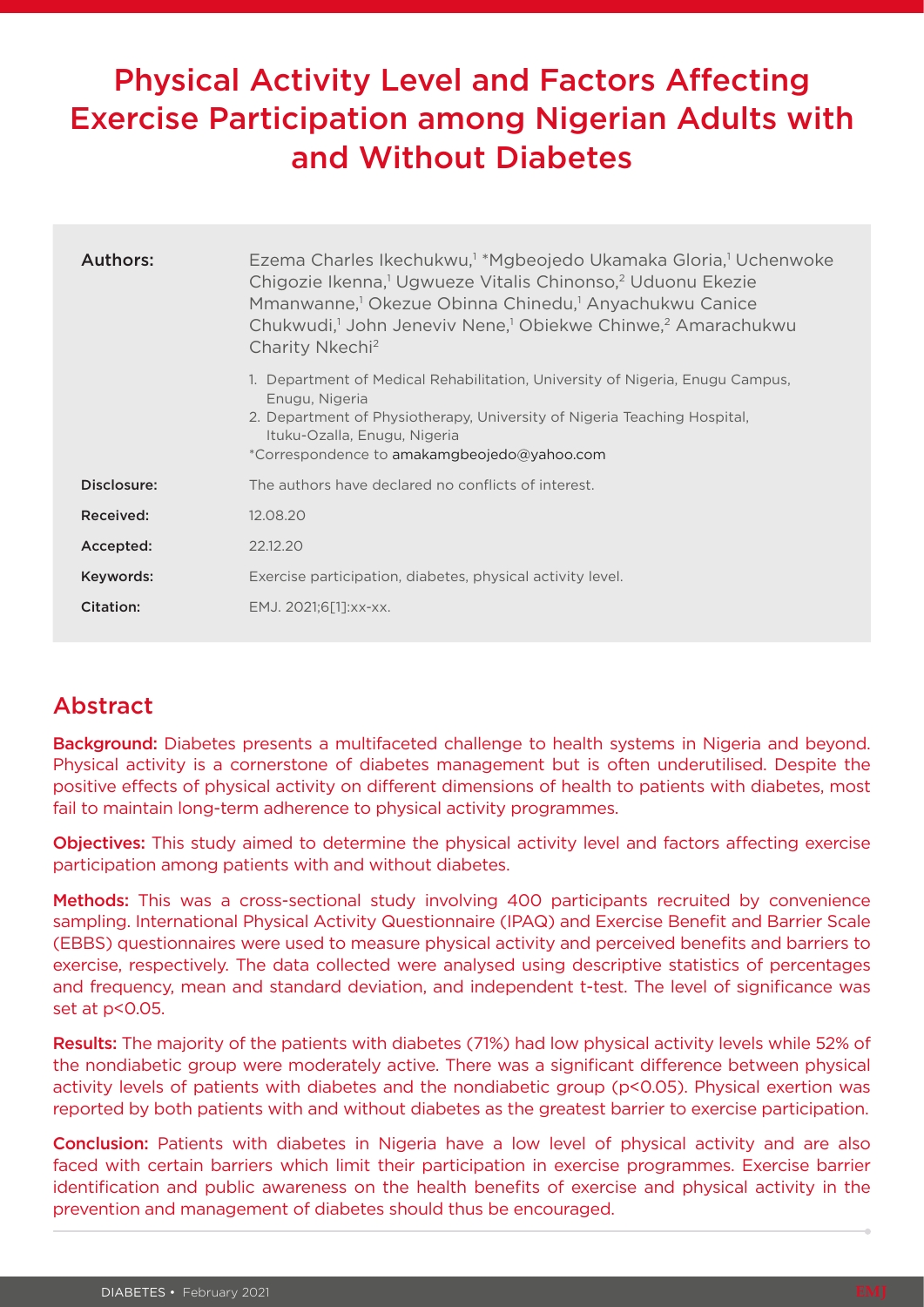## INTRODUCTION

Noncommunicable diseases (NCD) account for approximately 71% of all deaths globally.<sup>1</sup> Cardiovascular diseases, cancers, chronic respiratory diseases, and diabetes are the four most important NCD<sup>2</sup> and contributors to the burden of disease. $3$  The prevalence of these diseases is increasing worldwide, especially in Sub-Saharan Africa (SSA).4,5 The risk of death from an NCD is increased by unhealthy lifestyles and behaviours such as sedentary lifestyles, physical inactivity, unhealthy diets,<sup>1</sup> harmful alcohol and tobacco use, and high blood pressure and cholesterol.<sup>3</sup> Diabetes is a metabolic disorder of chronic hyperglycaemia, characterised by disturbances to carbohydrate, protein, and fat metabolism resulting from defects in the action of insulin on the target tissues.<sup>6,7</sup> The International Diabetes Federation (IDF) report estimated that 463 million adults are currently living with diabetes globally, and more than 19 million adults are in the African region; there are approximately 2.7 million adults with diabetes in Nigeria, which is estimated to increase to 47 million by 2045. Sixty percent of adults living with diabetes are unaware they have the condition and are therefore at high risk of developing serious diabetes-related complications. Approximately 11.3% of deaths are caused by diabetes, and 87% of all diabetes-related deaths happen in low- and middle-income countries, with an annual global expenditure of  $$760$  billion USD, $8$  and about \$67.03 billion USD in SSA.9

Globally, pooled data from 751 population-based studies reported an increased number of adults with diabetes from 108 million (males: 4.3%; females: 5.0%) in 1980 to 422 million (males: 9.0%; females: 7.9%) in 2014.<sup>10,11</sup> Substantial evidence exists on the prevalence of diabetes in SSA regions; the prevalence in 2014 was 7.1%, a 129% increase since 1980.10,12 This increase is unbalanced compared with high-income regions, is affecting younger people, and has enormous economic challenges.<sup>13</sup> Reports from much older literatures recorded a 2.2% prevalence rate in Nigeria,<sup>14</sup> 4% in Kenya,<sup>15</sup> and 0.7% in Tanzania.<sup>16</sup> In a systematic analysis report, the overall pooled prevalence of diabetes in the six geo-political zones in Nigeria was 3.0% in the North-West, 5.9% in the North-East, 3.8% in the North-Central zone, 5.5% in the South-West, 4.6% in South-East, and 9.8% in the South zone.17 However, presently, while Nigeria reported a 3% prevalence rate, Ghana, Kenya, Tanzania, Zambia, the Democratic Republic of Congo, Gambia, and South Africa have reported rates of 1.8%, 2.2%, 3.7%, 3.4%, 6.3%, 2.0%, and 9.3%, respectively.8,18 These observed regional differences could be caused by differences in lifestyle modifications, dietary habits, physical activity, better-resourced health systems, adiposity, genetic factors,<sup>19,20</sup> limited knowledge, attitude, and practice among community and policy makers in Africa. A study conducted in Nigeria comparing 40 patients with diabetes and 36 nondiabetic controls reported an insulin resistance prevalence of 87.5% in the diabetics and 27.8% in the controls.21

The increasing burden of diabetes has become a global epidemic, imposing an important economic burden on the already existing resource-limited health systems in SSA.<sup>22</sup> Awareness level in many SSA nations is low, though is higher among urban residents,<sup>23</sup> especially in a country like Nigeria that is faced with poor healthcare systems, superstition, poverty, low levels of education, and ignorance.<sup>24</sup> Some of the adults living with diabetes reside mostly in rural communities where many have superstitious beliefs about most NCD including diabetes.25 The high economic burden and complications associated with diabetes can be mitigated if patients have appropriate awareness, knowledge, management,<sup>26</sup> and prompt diagnosis of the disease.

Lifestyle interventions or modifications, such as avoidance of sedentary lifestyles; regular physical activity;27,28 reduction of unhealthy nutrition, especially diets high in sodium and calories and low in dietary fibre; moderate alcohol intake; and tobacco cessation, are important lifestyle recommendations for Type 2 diabetes mellitus management and are relevant in developing nations like Nigeria for cost effectiveness. Regular physical activity reduces high blood sugar level in people with diabetes by improving the sensitivity of skeletal muscles to insulin. According to the World Health Organization (WHO), 60–85% of people in both developed and developing countries lead sedentary lifestyles, and poor physical activity is the cause of 6% of global mortality.29 The American Diabetes Association (ADA) recommends that each patient with diabetes should do at least 150 minutes of moderate-intensity aerobic physical activity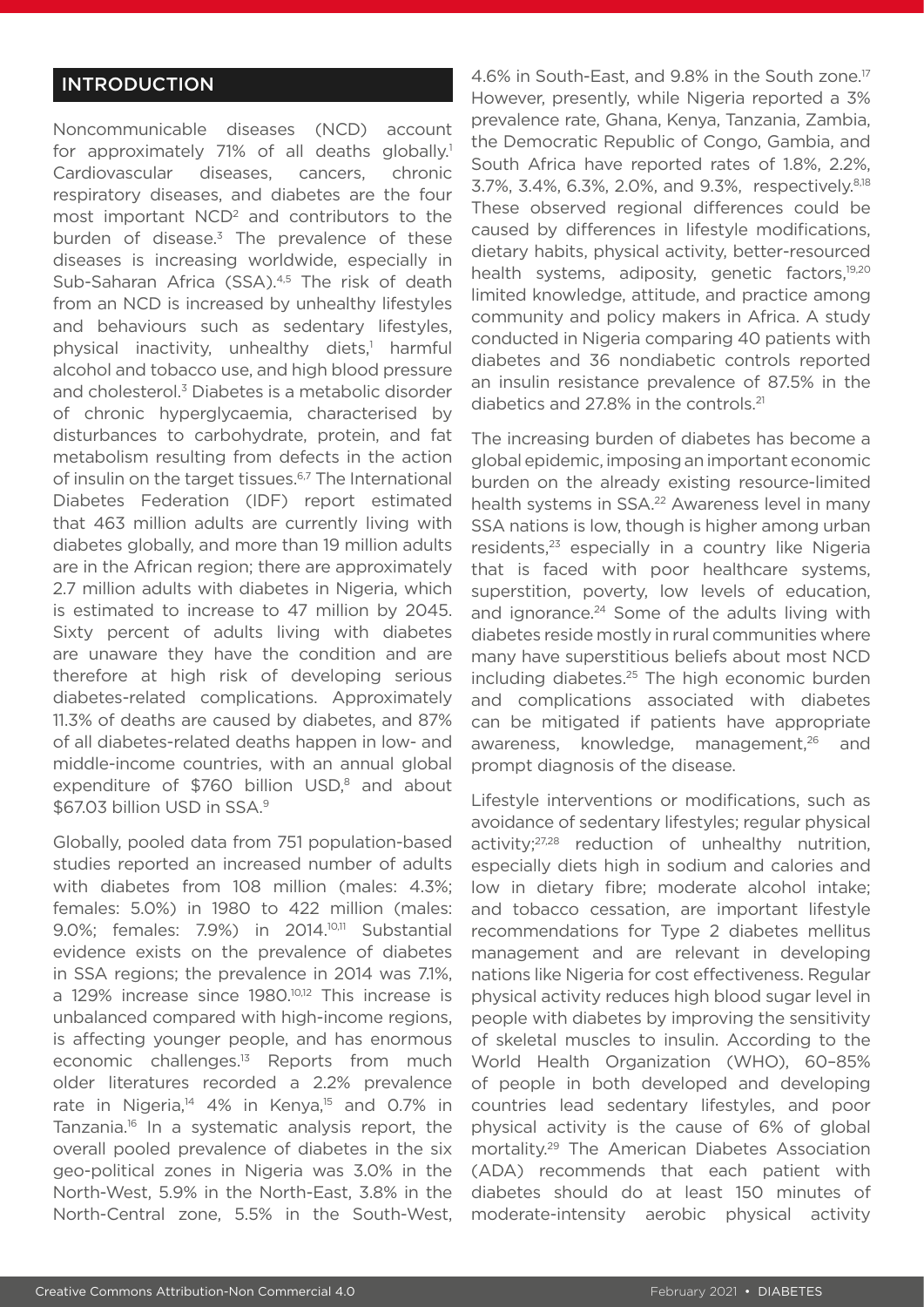and at least 60 minutes of vigorous-intensity physical activity per week.<sup>30</sup> Barriers to physical activity are personal, social, environmental, and economic and include laziness, lack of stamina or willpower, discouragement from friends and family, fear of injury, embarrassment, weather, cost, age, sex, socio-psychological factors, time, inaccessible or inadequate facilities, transportation, distance, uneven or inappropriate surfaces, and unsupportive peers, amongst others.13,27,31,32 Understanding what hinders physical activity for people living with diabetes is important for planning and implementing effective interventions to encourage participation in this population.<sup>31</sup> 'Diabetes Action Now', a collective project of the WHO and IDF, aims to stimulate and support the adoption of effective measures for surveillance, prevention, and control of diabetes, as well as to achieve a substantial increase in global awareness about diabetes and its complications.<sup>33</sup>

The WHO recommends prevention strategies such as imposing taxes on sugar-sweetened beverages, detailed labelling on food packaging, and the development of education and awareness campaigns to promote physical activity in the community.8 Other measures recommended include implementing transportation policies that make it safer for people to walk and ride bicycles; legislating tobacco-free public buildings and spaces; building accessible parks, playgrounds, and community centres; and encouraging physical activity programmes in schools, communities, and health services.29 However, this seems to be a far-fetched achievement in a country like Nigeria, where implementation of adopted policies and plans of action are not sustainable. The exercise milieu domain of the EBBS questionnaire is considered a major barrier to exercise participation from the assertion that there are few places structured for exercise and the available few are far away and are unaffordable. The interventions that are effective in one place may not be successful in another, so policies and prevention programmes must be specifically designed for each nation. There is an operational strategy to reduce physical inactivity and diabetes in Nigeria.<sup>35</sup> However, these are not readily available, accessible, or cost-effective. Owing to this, there is a need to fully address these barriers for effective implementation and optimal management and to invariably reduce

the burden of diabetes through physical activity. Earlier studies in Nigeria on barriers to physical activity have been carried out in several patient groups such as stroke survivors,<sup>35</sup> but to the best of the researcher's knowledge, there is paucity of literature or evidence about the barriers to physical activity among patients with diabetes in Nigeria, hence the following research question: what are the barriers to physical activity participation among patients with diabetes in Nigeria? The authors hypothesised that there would be no significant difference between the physical activity level of those with and without diabetes.

#### **METHODS**

#### Study Design and Population

This was a cross-sectional study involving 400 participants (males: 243; females: 157) aged 25 years and above who were conveniently recruited from the University of Nigeria Teaching Hospital, Ituku-Ozalla, Nigeria. The hospital has an outpatient diabetes clinic once a week, as well as inpatient facilities where medical care is provided throughout the week. This outpatient clinic and the hospital was the setting for this study. The sample size was derived on the estimation that the number utilised in this study would be a representative of the total number of all patients with diabetes visiting the clinic monthly. However, this study's participants were only individuals visiting the clinic at the time of data collection and were not representative of all patients with diabetes in the area; the participants were consecutively recruited. The majority of participants were civil servants, middle-class, had at least a senior secondary education, were of Christian faith, seldomly travelled, and lived in bungalows. The patients with diabetes were on antidiabetic medication, though many were noncompliant.

The inclusion criteria included patients who had diabetes, were attending the outpatient diabetes clinic, and did not have other chronic conditions that could affect outcomes. Their medical status was obtained from their outpatient medical cards. Exclusion criteria included pregnant women and individuals with impaired cognitive functioning.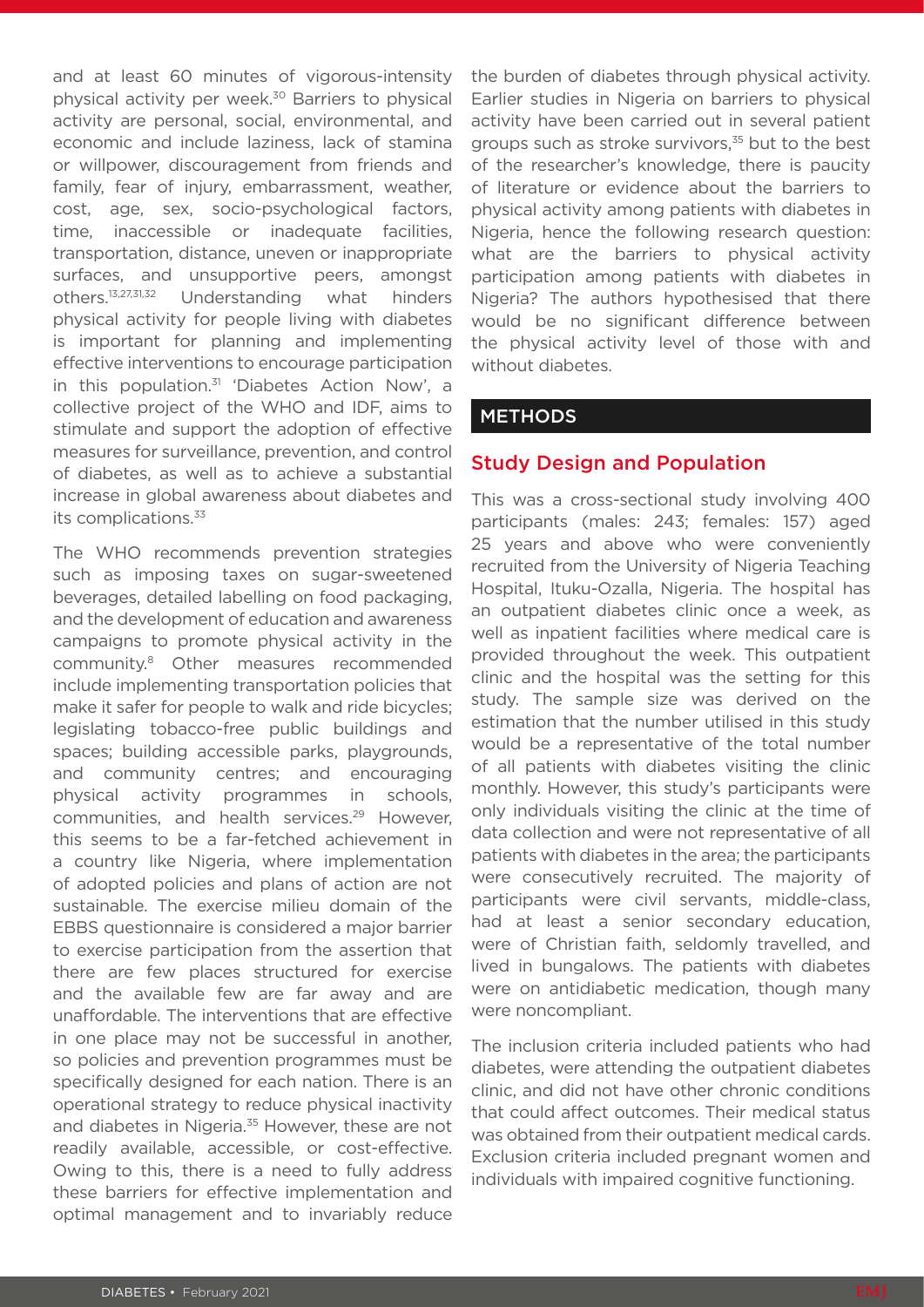#### Sample Size

All consenting patients seen at the time of data collection participated in this study. The sample size was calculated thus:  $n=z^2pq/L^2$ ; where z=1.96 for 95% confidence intervals, L=5% allowable error, and  $p=21.3%$  (q=100-p). Recruitment continued until the intended number was reached.

#### Procedure for Data Collection

Ethical approval was obtained prior to the commencement of the study from the ethical review committee of the University of Nigeria Teaching Hospital. Permission was obtained from the clinic's consultant. An informed consent form was signed by the participants after the study procedures had been thoroughly explained to them. Participation in this study was voluntary. Information on sociodemographic parameters (age, sex, marital status, educational level, and occupational status) was obtained. The questionnaires were researcher administered.

#### Research Instruments

#### International Physical Activity Questionnaire

Physical activity was measured using the International Physical Activity Questionnaire (IPAQ), which assesses physical activity undertaken across a comprehensive set of domains including leisure physical activity, domestic and gardening activities, work-related physical activity, and transport-related physical activity.<sup>36</sup> The items were structured to provide separate domain-specific scores for walking, moderate-intensity, and vigorous-intensity activity within each of the domains of work, transportation, domestic chores, gardening, and leisure time. Each activity was also weighted by its relative metabolic cost, referred to as a metabolic equivalent (MET). An average MET score was derived for each type of activity, with MET-minutes per week as the final unit of expression. According to the American College of Sports Medicine (ACSM) guidelines,<sup>37</sup> one MET represents the energy expenditure for an individual at rest, whereas a 10-MET activity requires 10-times the resting energy expenditure. For example, all types of walking were included and an average MET value for walking was created. The same procedure was undertaken

for moderate-intensity activities and vigorousintensity activities. Physical activity level classification was based on MET-minutes/week in three categories: high, if 7 or more days of any combination of walking or moderate or vigorous intensity activities that achieved at least 3,000 MET-minutes per week was achieved; moderate, if 5 or more days consisted of any combination of walking or moderate or vigorous intensity activities of at least 600 MET-minutes per week; and low, if a patient did not meet any of the aforementioned criteria.

## Exercise Benefit and Barrier Scale questionnaire

Perceived barriers to exercise participation were assessed using the 'Barriers' component of the Exercise Benefit and Barrier Scale (EBBS) questionnaire.38 The barrier component utilised had 14 barrier items categorised into four subscales: exercise milieu, time expenditure, physical exertion, and family discouragement.

#### Data Analysis

Obtained data was analysed using SPSS Version 21 (IBM, Armonk, New York, USA). Categorical descriptive variables (physical activity levels and sociodemographic profile) were analysed using descriptive statistics of percentage and frequency. Barriers to exercise participation between patients with and without diabetes were analysed in mean and standard deviation. Physical activity (in MET) between those with and without diabetes was analysed using an independent t-test. The alpha level was set at <0.05.

#### **RESULTS**

Forty-four percent of the patients with diabetes were adults aged 65 years and above. Most of the participants were male, married, civil servants, and educated to university degree level (Table 1). A total of 71% of patients with diabetes reported low physical activity levels, while 52% of the nondiabetic participants reported moderate levels of physical activity (Table 2). Physical exertion and time expenditure subscales of the barriers to exercise participation among diabetic patients had the highest and lowest mean and standard deviation values of 2.90±0.85 and 2.66±0.94, respectively. The total mean-deviation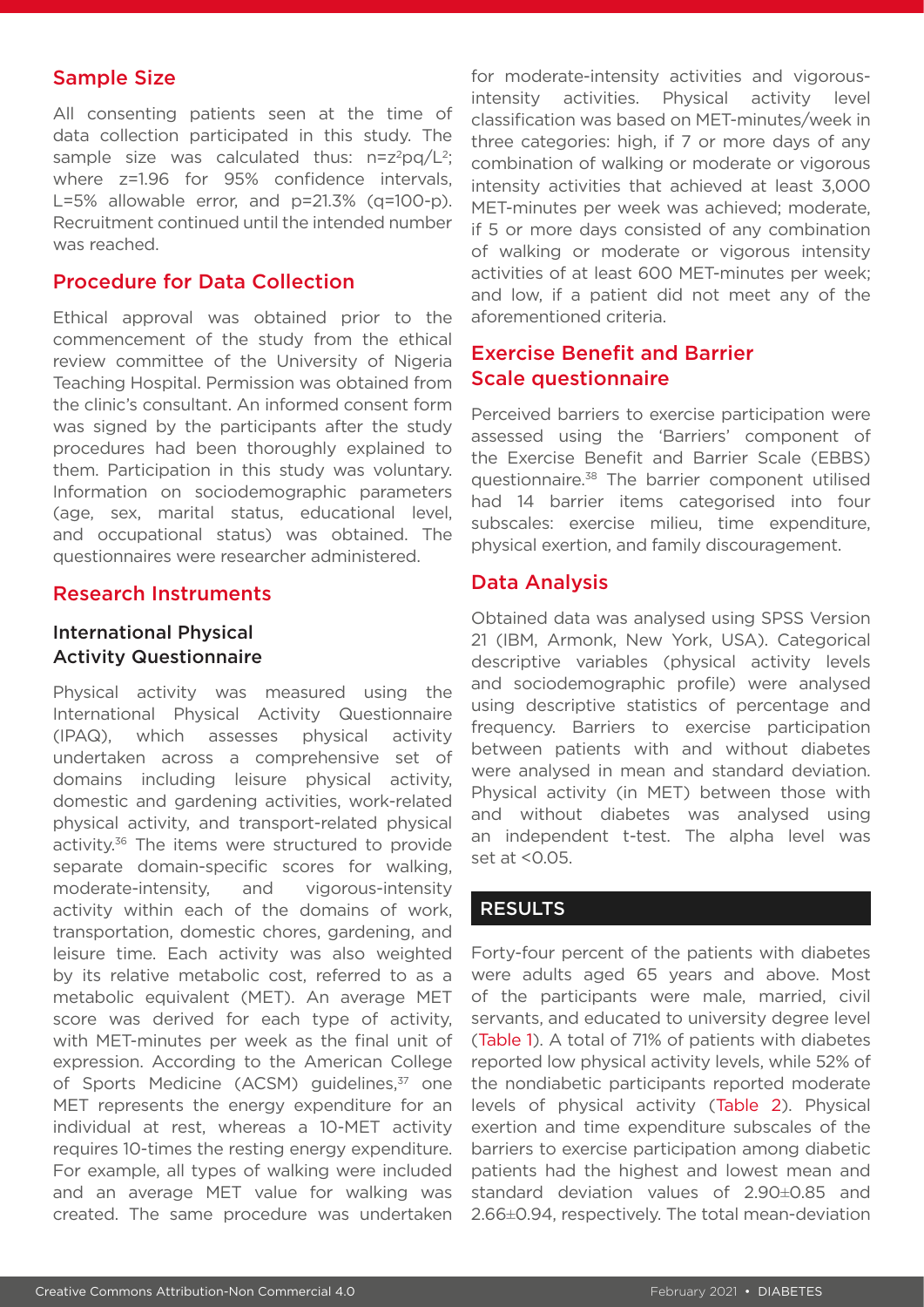of the exercise participation barrier was 2.78±0.88. Physical exertion and family discouragement subscales of the barriers to exercise participation among nondiabetic participants had the highest and lowest mean and standard deviation values of 2.82±1.63 and 2.68±0.80, respectively. The total mean-deviation of the exercise participation barrier was 2.75±0.83 (Table 3).

#### **DISCUSSION**

The majority of participants with diabetes in this study (71.0%) had low levels of physical activity. This may likely be because of inadequate awareness or detailed education on the benefits of physical activity in diabetes management. This result is much higher than the 31% from a previous Nigerian study conducted in the South-Western region.39 Other SSA studies have reported 39% for a Rwandan population,<sup>40</sup> 25.1% for a Ghanaian population, and 54.7% for a Batswana population.41,42 Fifty-two percent of Nepalian patients with diabetes, $27$  47% in Malaysia, $43$  and 86% in Sri-Lanka<sup>44</sup> were mostly moderately physically active. Regular exercise improves body sensitivity to insulin and helps manage blood glucose levels. The ADA recommends that each patient with diabetes should do at least 150 minutes of moderate-intensity aerobic physical activity weekly.<sup>30</sup> This suggests that patients living with diabetes in this study were not within this acceptable level. However, a study involving participants from North Carolina, USA revealed that 56% of patients with diabetes reported at least 150 minutes of moderate or vigorous physical activity weekly.45 Population size, instruments, weather, and study designs could be attributable to these differences.

Fifty-two percent of the nondiabetic participants in this study were moderately active. Similar to this finding, 58% of adults without diabetes in a USA study were physically active (moderate or vigorous activity).<sup>46</sup> Individuals with chronic diseases in general and diabetes in particular usually stay away from physical activity for fear of worsening their condition or triggering a hypoglycaemic crisis.<sup>47</sup> There was a statistically significant difference between physical activity levels using MET of patients with diabetes and nondiabetic participants. The result revealed that the patients with diabetes had a mean value of 563.73 while nondiabetic participants had a mean value 1,009.470. The mean scoring was obtained

from the IPAQ: low (0–599 MET-min/week), moderate (600–2,999 MET-min/week), and high (over 3,000 MET-min/week).48 It was surprising that the nondiabetic participants in this study were moderately physically active, as they were presumed to be apparently healthy and as such were expected to be highly active. To explain this finding, it could be that many health workers live sedentary life by virtue of the nature of their jobs, lack of time to get involved in physical activities, and an over-reliance on motorised transport to commute to work instead of walking. The lower levels of physical activity in both groups may be attributed to other factors besides failing health status; some potential barriers to exercise participation include lack of awareness about benefits; lack of national health, educational, and related policies; lack of valuing sport in society; prevailing local cultures; economic and other competing pressures; time constraints; personal motivation; lack of support from family and friends; lack of access to sport facilities; past experiences; and the lack of availability of local physical programmes.49,50

The results of this study on the barriers to exercise participation between participants with and without diabetes showed that both groups perceived physical exertion as the strongest barrier to exercise participation. Tiredness and fatigue have been previously reported as important factors that militate against exercise participation.51 Evidence of findings from other SSA regions on barriers to physical activity among patients with diabetes are well researched in the literature. Lack of exercising space and no one to exercise with were the most reported barriers to physical activity in Botswana.<sup>42</sup> In Rwanda, poor health status, lack of motivation, and lack of awareness about the importance of physical activity were the common barriers to physical activity participation.40 Other previous studies reported that most of the patients with diabetes were physically inactive because of lack of time and energy, and patients who reported moderate and high physical activity were those who were motivated to be healthy.<sup>43</sup> Lack of willpower, resources, and social support were the most frequently reported barriers in Oman.52

While this study utilised the barrier component of the EBBS questionnaire, these other studies used other instruments such as the 27-item Barriers to Being Active questionnaire.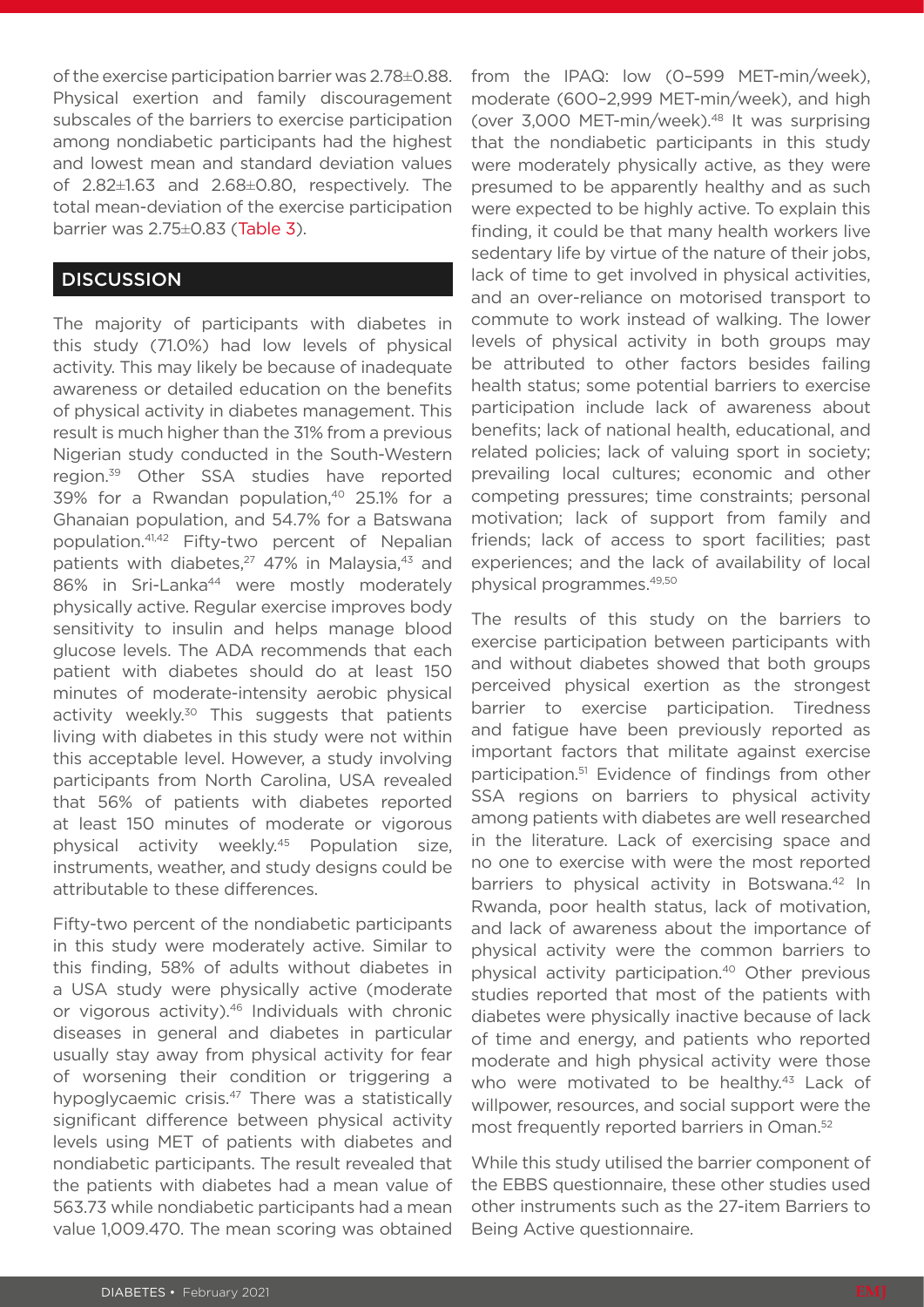Table 1: Sociodemographic characteristics of the participants.

| <b>Variables</b>      | Frequency with<br>diabetes | Percentage (%) | Frequency without<br>diabetes | Percentage (%) |  |  |  |
|-----------------------|----------------------------|----------------|-------------------------------|----------------|--|--|--|
| Age (years)           |                            |                |                               |                |  |  |  |
| $25 - 34$             | $\overline{2}$             | $1.0\,$        | 35                            | 17.5           |  |  |  |
| $35 - 44$             | $\overline{7}$             | 3.5            | 59                            | 29.5           |  |  |  |
| $45 - 54$             | 44                         | 22.0           | 73                            | 36.5           |  |  |  |
| $55 - 64$             | 59                         | 29.5           | 28                            | 14.0           |  |  |  |
| $65 - 74$             | 83                         | 41.5           | 5                             | 2.5            |  |  |  |
| $\geq 75$             | 5                          | 2.5            | $\bigcirc$                    | O.O            |  |  |  |
| Total                 | 200                        | 100            | 200                           | 100.0          |  |  |  |
| Sex                   |                            |                |                               |                |  |  |  |
| Male                  | 119                        | 54.5           | 124                           | 62.0           |  |  |  |
| Female                | 91                         | 45.5           | 76                            | 38.0           |  |  |  |
| Total                 | 200                        | 100.0          | 200                           | 100.0          |  |  |  |
| <b>Marital status</b> |                            |                |                               |                |  |  |  |
| Single                | 13                         | 6.5            | 30                            | 15.0           |  |  |  |
| Married               | 101                        | 50.5           | 132                           | 66.0           |  |  |  |
| Divorced              | 8                          | $\overline{4}$ | 3                             | 1.5            |  |  |  |
| Widowed               | 57                         | 28.5           | 25                            | 12.5           |  |  |  |
| Widower               | 21                         | 10.5           | 10                            | 5              |  |  |  |
| Total                 | 200                        | 100.0          | 200                           | 100.0          |  |  |  |
| Occupation            |                            |                |                               |                |  |  |  |
| Unemployed            | 19                         | 9.5            | $\bigcirc$                    | O.O            |  |  |  |
| Civil servant         | 46                         | 23.0           | 82.5<br>165                   |                |  |  |  |
| Private               | 12                         | 6.0            | $\circ$<br>O.O                |                |  |  |  |
| Self employed         | 35                         | 17.5           | 35<br>17.5                    |                |  |  |  |
| Retired               | 30                         | 15.0           | $\bigcirc$<br>$O.O$           |                |  |  |  |
| Farming               | 27                         | 13.5           | $\bigcirc$                    | $O.O$          |  |  |  |
| Stay-at-home spouse   | 31                         | 15.5           | $\bigcirc$                    | $O.O$          |  |  |  |
| Total                 | 200                        | 100.0          | 200                           | 100.0          |  |  |  |
| Education             |                            |                |                               |                |  |  |  |
| Informal              | 35                         | 17.5           | $\bigcirc$                    | O.O            |  |  |  |
| Primary               | 26                         | 13.0           | $\bigcirc$                    | $O.O$          |  |  |  |
| Junior secondary      | 6                          | 3.0            | $\bigcirc$                    | $O.O$          |  |  |  |
| Senior secondary      | 43                         | 21.5           | 67                            | 33.5           |  |  |  |
| First degree          | 80                         | 40.0           | 101                           | 50.5           |  |  |  |
| Postgraduate          | 10 <sup>°</sup>            | 5.0            | 32                            | 16.0           |  |  |  |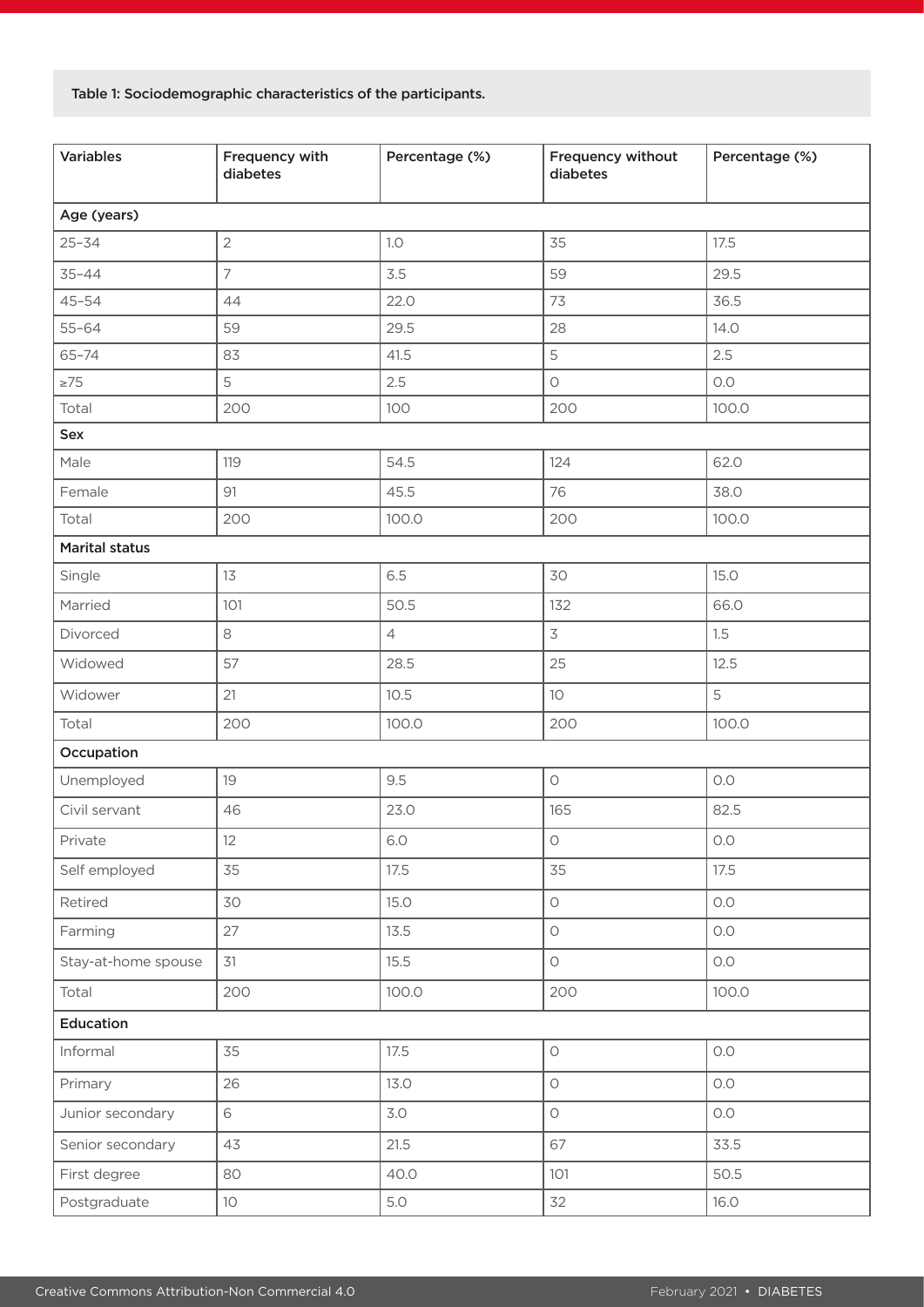Table 2: Descriptive and comparative statistical analysis of physical activity levels among participants with and without diabetes.

| <b>Physical activity</b> | Frequency of<br>people with<br>diabetes (%) | Frequency of<br>people without<br>diabetes (%) | Total $(\%)$ | t value | Degrees of<br>freedom | p value |
|--------------------------|---------------------------------------------|------------------------------------------------|--------------|---------|-----------------------|---------|
| Low                      | 142 (71.0)                                  | 66 (33.0)                                      | 246 (61.5)   | 4.980   |                       | 0.001   |
| Moderate                 | 47(23.5)                                    | 104 (52.0)                                     | 113(28.3)    |         |                       |         |
| High                     | 11(5.5)                                     | 30 (15.0)                                      | 41(10.0)     |         |                       |         |
| <b>Total</b>             | 200 (100.0)                                 | 200 (100.0)                                    | 400 (100.0)  |         |                       |         |

#### Table 3: Participants' mean and standard deviation scores for domains of barriers to exercise participation among diabetic and nondiabetic participants.

| <b>Variables</b>                                              | <b>Diabetic</b><br>participants<br>(mean±SD) | <b>Nondiabetic</b><br>participants<br>(mean±SD) |
|---------------------------------------------------------------|----------------------------------------------|-------------------------------------------------|
| <b>Exercise milieu subscale</b>                               |                                              |                                                 |
| 1. Places for me to exercise are too far away                 | $2.82 \pm 0.83$                              | $3.20 \pm 0.81$                                 |
| 2. I am too embarrassed to exercise                           | 2.98±0.78                                    | 2.38±1.04                                       |
| 3. It costs too much to exercise                              | $2.90 \pm 0.79$                              | $2.63 \pm 0.77$                                 |
| 4. Exercise facilities do not have convenient schedule for me | 2.70±0.88                                    | $2.74 \pm 0.66$                                 |
| 5. There are too few places for me to exercise                | 2.64±0.98                                    | 2.90±0.95                                       |
| Mean                                                          | $2.81 \pm 0.85$                              | 2.76±0.84                                       |
| Time expenditure subscale                                     |                                              |                                                 |
| 6. Exercise takes too much of my time                         | $2.68 \pm 0.92$                              | $2.76 \pm 0.84$                                 |
| 7. Exercise takes too much time from my family responsibility | 2.65±0.97                                    | 2.68±0.81                                       |
| Mean                                                          | 2.66±0.94                                    | $2.72 \pm 0.82$                                 |
| Physical exertion subscale                                    |                                              |                                                 |
| 8. Exercise tires me                                          | $2.87 \pm 0.86$                              | $2.64 \pm 0.78$                                 |
| 9. I am fatigued by exercise                                  | 2.94±0.84                                    | 3.00±0.85                                       |
| Mean                                                          | 2.90±0.85                                    | $2.82 \pm 1.63$                                 |
| Family discouragement subscale                                |                                              |                                                 |
| 10. My significant other(s) does not encourage exercising     | 2.65±0.96                                    | $2.70 \pm 0.69$                                 |
| 11. My family members does not encourage me to exercise       | $2.77 \pm 0.93$                              | 2.66±0.90                                       |
| Mean                                                          | $2.71 \pm 0.95$                              | 2.68±0.80                                       |
| Total (mean±SD)                                               | 2.78±0.88                                    | $2.75 \pm 0.83$                                 |

SD: standard deviation.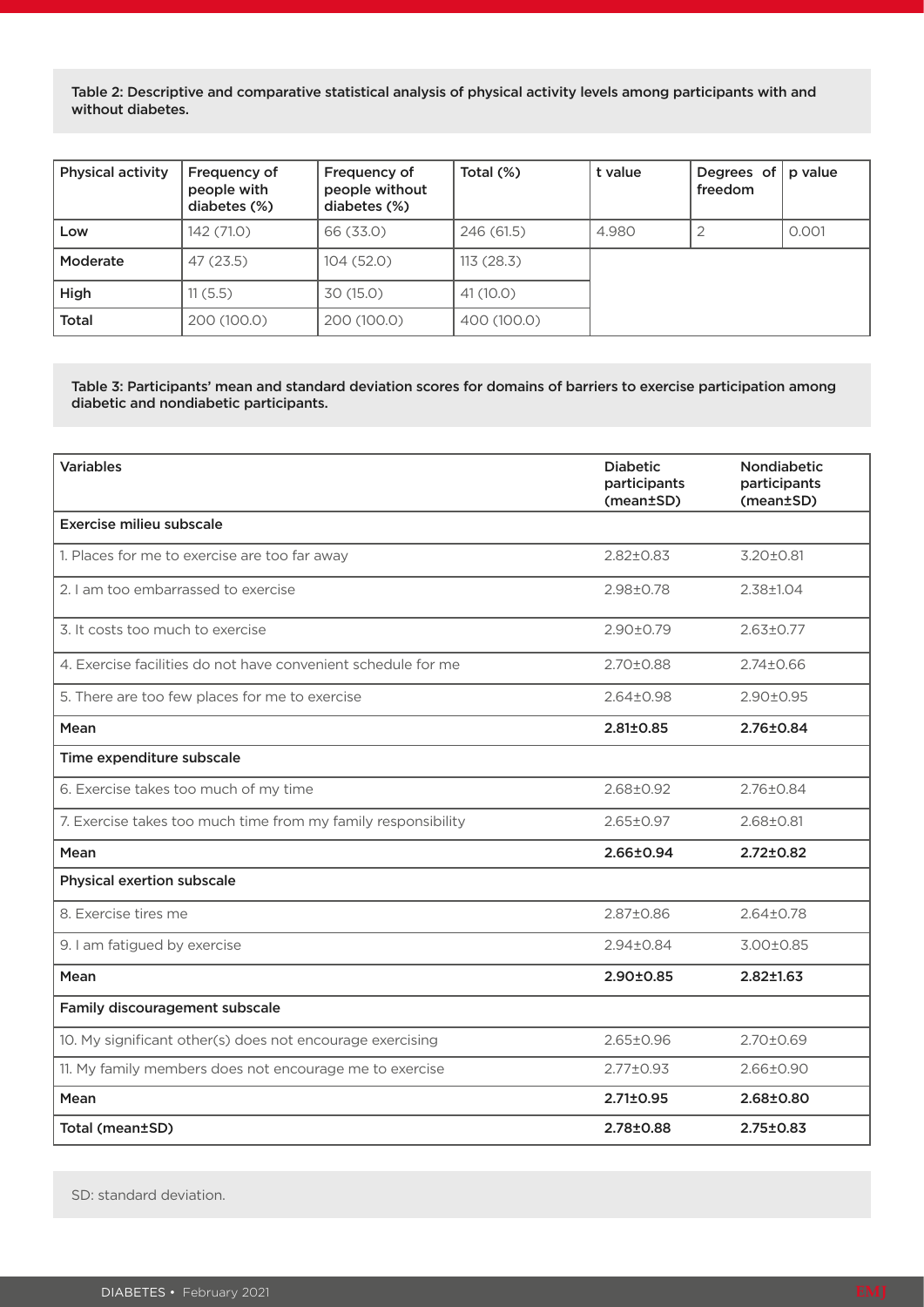Time expenditure and family discouragement were the least reported barriers to exercise in participants with and without diabetes, respectively. The cost of exercising, being too embarrassed to exercise, and distance to exercise facilities were highly rated as important barriers to physical activity by respondents, even when they had time or were encouraged by their families. In agreement with this study's findings, family discouragement and busy work schedules (time) were important barriers to being physically active in Nepal;<sup>27</sup> the United Arab Emirates;<sup>53</sup> Spain;<sup>54</sup> Denmark;<sup>55</sup> and North Carolina, USA.<sup>45</sup> Health conditions, pain, environment, lack of accessibility, and time appear to be potential barriers to physical activity among older adult populations.56,57 The presence of these barriers could have accounted for the low levels of physical activity reported in this study.

#### **CONCLUSIONS**

This study made information available on the levels and perceived barriers of physical activity among patients with diabetes from Nigeria. There is a need to make observations in a similar population consisting of people with or without diabetes in order to detect and understand outcomes, so as to use the data from nondiabetic patients to effectively manage diabetes and the data from patients with diabetes to effectively delay disease onset. This study revealed that the majority of patients with diabetes had low physical activity level while nondiabetic participants had moderate physical activity level. However, physical exertion was reported by both patients with diabetes and nondiabetic participants as the greatest barrier to exercise participation; time expenditure and family discouragement were, respectively, the least reported barrier to exercise among participants. Recommendations are therefore that physiotherapy should be made a compulsory treatment protocols for patients with diabetes in tertiary institutions. Public awareness on the health benefits of exercise in prevention and management of diabetes should be implemented by the federal ministry of health. The federal government of Nigeria, in collaboration with state and local governments, should provide strategically placed exercise facilities for people that are willing to exercise. Physiotherapists and other health practitioners who treat patients with diabetes should always assess their physical activity level and perceived barriers to exercise. Further research involving more subjects in a very large population should be studied.

#### Limitations

The participants in this study were individuals visiting the clinic at the time of data collection and were not representative of all the patients with diabetes in the area. Therefore, there is limited generalisability of the findings. The crosssectional design of this study does not allow for cause and effect inference.

#### References

- 1. World Health Organization (WHO). Non-communicable disease country profiles. 2018. Available at: https:// www.who.int/nmh/publications/ncdprofiles-2018/en/. Last accessed: 4 January 2021.
- 2. Forouzanfar MH et al. Global, regional, and national comparative risk assessment of 79 behavioural, environmental and occupational, and metabolic risks or clusters of risks, 1990-2015: a systematic analysis for the global burden of disease study. Lancet. 2016;388(10053):1659-724.
- 3. Farzadfar F et al. Effectiveness of diabetes and hypertension management by rural primary healthcare workers (Behvarz workers) in Iran: a nationally representative observational study. Lancet. 2012;379(9810):47-54.
- 4. Ganu D et al. Physical disability and functional impairment resulting from Type 2 diabetes in sub-Saharan Africa: a systematic review. Afr J Diabetes Med. 2016;24(1):10-4.
- 5. Pastakia SD et al. Diabetes in sub-Saharan Africa- from policy to practice to progress: targeting the existing gaps for future care for diabetes. Diabetes Metab Syndr Obes. 2017;10:247-63.
- 6. Fattahi A et al. Physical activity and its related factors among Type 2 Diabetic patients in Hamadan. Iran J Diabetes Obes. 2014;6(2):85-92.
- 7. World Health Organization (WHO). Definition, diagnosis and classification of diabetes mellitus and its complications, Part 1. 1999. Available at: https://apps.who.int/iris/

handle/10665/66040. Last accessed: 4 January 2021.

- 8. International Diabetes Federation (IDF). IDF Diabetes Atlas. 9th edition. 2019. Available at: http://www.idf. org/diabetesatlas. Last accessed: 4 January 2021.
- 9. Hall V et al. Diabetes in Sub-Saharan Africa 1999-2011: epidemiology and public health implications. A systematic review. BMC Public Health. 2011;11(1):11-564.
- 10. Non-Communicable Disease Risk Factor Collaboration (NCD-RisC). Worldwide trends in diabetes since 1980: a pooled analysis of 751 population-based studies with 4.4 million participants. Lancet. 2016;387(10027):1513-30.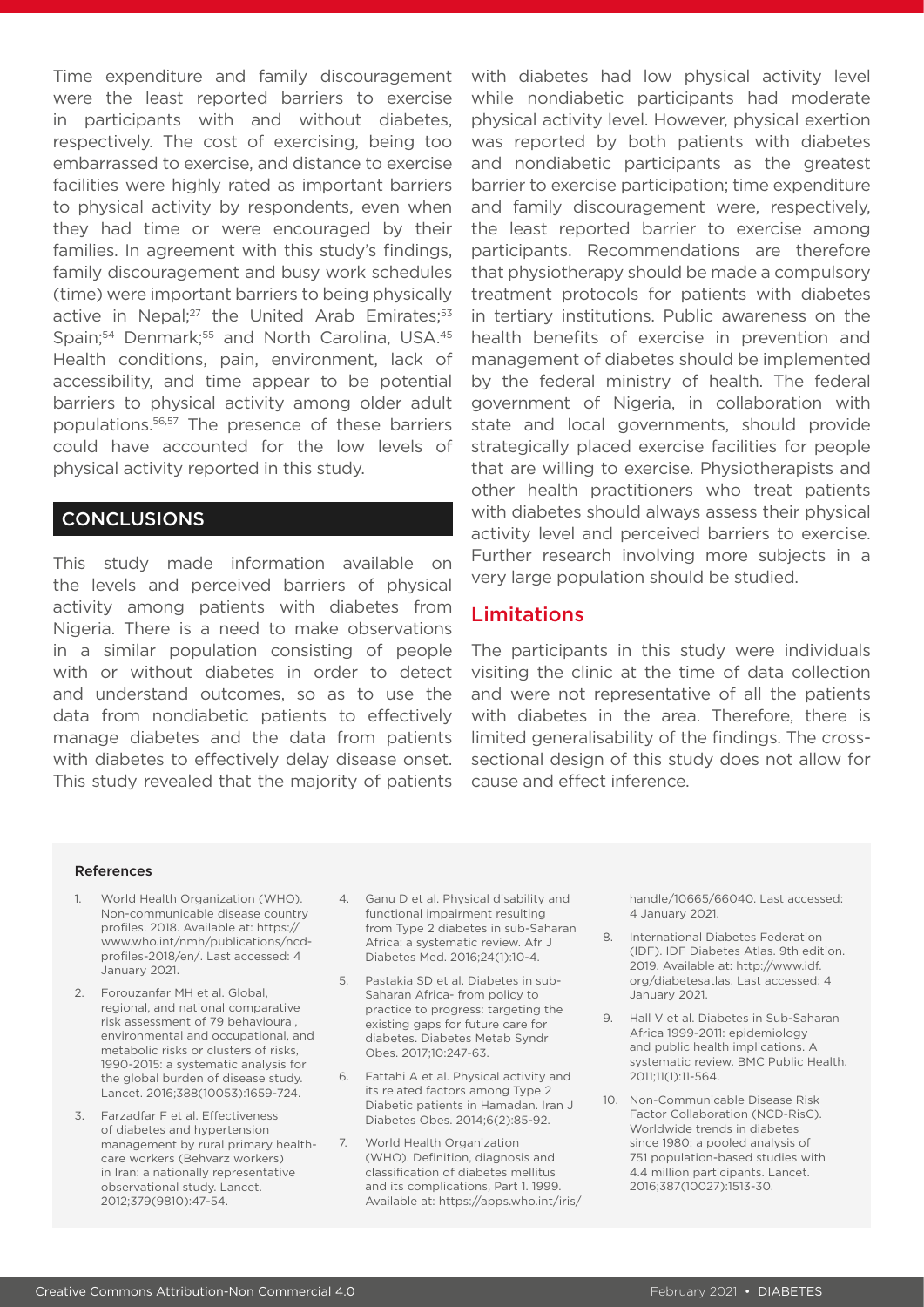- 11. Zhou B et al. Worldwide trends in diabetes since 1980: a pooled analysis of 751 population-based studies with 4.4 million participants. Lancet. 2016;387(10027):1513-30.
- 12. World Health Organization (WHO). Global report on diabetes. 2016. Available at: http://apps.who.int/iris/ bitstream/10665/204871/1/97892415 65257 eng.pdf Last accessed: 4 January 2021.
- 13. Jaffar S, Gill G. The crisis of diabetes in Sub-Saharan Africa. Lancet Diabetes Endocrinol. 2017;5(8):574-5.
- 14. Akinkugbe OO. Non-communicable diseases in Nigeria: national survey (final report) on hypertension, coronary heart disease, diabetes mellitus, haemoglobinopathies, G6PD deficiency and anaemia. National Expert Committee on Noncommunicable Diseases. Federal Ministry of Health and Social Services. Lagos, Nigeria, 1997. Available at: https://scholar.google.com/ scholar?hl=en&q=+Non+ communicable+diseases+in+Nigeria:+ national+survey+(final+report)+on+ hypertension+coronary+heart+ disease+diabetes+mellitus+G6PD+ deficiency+and+anaemia. Last accessed: 4 January 2021.
- 15. Christensen DL et al. Prevalence of glucose intolerance and associated risk factors in rural and urban populations of different ethnic groups in Kenya. Diab Res Clin Prac. 2009;84(3):303-10.
- 16. Ahren B, Corrigan CB. Prevalence of diabetes mellitus in north-western Tanzania. Diabetologia. 1984;26:333- 6.
- 17. Uloko AE et al. Prevalence and risk factors for diabetes mellitus in Nigeria: a systematic review and meta-analysis. Diabetes Ther. 2018;9(3):1307-16.
- 18. World Bank. World development indicators. 2016. Available at: https:// datacatalog.worldbank.org/dataset/ world-development-indicators. Last accessed: 5 January 2021.
- 19. Bailey SL et al. Diabetes mellitus in Zambia and the western cape province of South Africa: prevalence, risk factors, diagnosis and management. Diabetes Res Clin Pract. 2016;118:1-11.
- 20. Ley SH et al. Prevention and management of Type 2 diabetes: dietary components and nutritional strategies. Lancet. 2014;383(9933):1999-2007.
- 21. Bakari A, Onyemelukwe G. Insulin resistance in Type 2 diabetic Nigerians. Int J Diabetes Metab. 2005;13:24-7.
- 22. Kibirige D et al. Understanding the manifestation of diabetes in Sub-Saharan Africa to inform therapeutic approaches and preventive strategies: a narrative review. Clin Diabetes

Endocrinol. 2019;5(2):DOI:10.1186/ s40842-019-0077-8.

- 23. Mohamed S et al. Prevalence and factors associated with pre-diabetes and diabetes mellitus in Kenya: results from a national survey. BMC Public Health. 2018;18(3):1215.
- 24. Adeleke OR, Ayenigbara GO. Preventing diabetes mellitus in Nigeria: effect of physical exercise, appropriate diet, and lifestyle modification. Int J Diabetes Metab. 2019;25:3-4.
- 25. Agofure O et al. Knowledge of dietary and medical management of Type-2 diabetes in an urban and rural community of Delta State Nigeria. Afr J Diabetes Med. 2018;26(1):12-5.
- 26. Odenigbo MA, Inya-Osuu J. Knowledge, attitudes and practices of people with Type-2 diabetes mellitus in a tertiary health care centre, Umuahia, Nigeria. J Diabetes Metab, 2012;3:187-91.
- 27. Kadariya S, Aro AR. Barriers and facilitators to physical activity among urban residents with diabetes in Nepal. PLoS ONE. 2018;13(6):e0199329.
- 28. Kennerly AM, Kirk A. Physical activity and sedentary behaviour of adults with Type 2 diabetes: a systematic review. Pract Diabetes. 2018;35(3):86- 9.
- 29. World Health Organization (WHO). Global strategy on diet, physical activity and health. 2018. Available at: http://www.who.int/ dietphysicalactivity/pa/en/. Last accessed: 5 January 2021.
- 30. American Diabetes Association (ADA). Standards of medical care in diabetes - 2016. Diabetes Care. 2016;39(Suppl 1):s27.
- 31. Shields N et al. Perceived barriers and facilitators to physical activity for children with disability: a systematic review. Br J Sports Med. 2012;46(14):989-97.
- 32. Mwaura LW et al. Effect of distance on access to health services among women with Type 2 diabetes in a rural community in Kenya. Afr J Diabetes Med. 2017;25(1):18-20.
- 33. Achigbu EO et al. Knowledge and impact of diabetes in patients in a tertiary clinic in southeast Nigeria. Afr J Diabetes Med. 2015;23:15- 7. Available at: https://www. africanjournalofdiabetesmedicine. com/articles/8.%20AJDM-497%20 (Achigbu).pdf. Last accessed: 5 January 2021.
- 34. World Health Organization (WHO). Diabetes country profiles. 2016. Available at: https://who.int/diabetes/ country-profiles/nga\_en.pdf?ua=1. Last accessed: 5 January 2021.
- 35. Idowu OA et al. Perceived barriers to physical activity among

Nigerian stroke survivors. Pan Afr Med. 2015;21:274;DOI:10.11604/ pamj.2015.21.274.6669.

- 36. Nolan R et al. Self-reported physical activity using the international physical activity questionnaire (IPAQ) in Australian adults with Type 2 diabetes, with and without peripheral neuropathy. Can J Diabetes. 2016;40(6):576-9.
- 37. American College of Sports Medicine, Guidelines for graded exercise testing and exercise prescription (1980) 2nd edition, Philadelphia: Lea & Febiger.
- 38. Sechrist KR et al. Development and psychometric evaluation of the exercise benefits/barriers scale. Res Nurs Health. 1987;10(6):357-65.
- 39. Oyewole OO et al. Physical activity among Type 2 diabetic adult Nigerians. Ann Afr Med. 2014;13(4):189-94.
- 40. Kabanda AM, Phillips JS. Physical activity among adults with diabetes mellitus in Rwanda. Sahara J. 2011;17(2):239-47.
- 41. Gatimu SM et al. Prevalence and determinants of diabetes among older adults in Ghana. BMC Public Health. 2016;16:1174.
- 42. Shiriyedeve S et al. Factors associated with physical activity in Type 2 diabetes mellitus patients at a public clinic in Gaborone, Botswana, in 2017. Afr J Prim Health Care Fam Med. 2019;11(1):a2036.
- 43. Shazwani N et al. Assessment of physical activity level among individuals with Type 2 diabetes mellitus at Cheras Health Clinic, Kuala Lumpur. Malays J Nutr. 2010;16(1):101- 12.
- 44. Ranasinghe DC et al. Evaluation of physical activity among adults with diabetes mellitus from Sri Lanka. Int Arch Med. 2014;7:15.
- 45. Donahue KE et al. Identifying supports and barriers to physical activity in patients at risk for diabetes. Prev Chronic Dis. 2006;3(4):A119.
- 46. Morrato EH et al. Physical activity in U.S. adults with diabetes and at risk for developing diabetes. Diabetes Care. 2007;30(2):203-9.
- 47. Kriska AM et al. Physical activity, obesity and the incidence of Type 2 diabetes in a high-risk population. Am J Epidemiol. 2003;158(7):669-75.
- 48. Craig CL et al. International physical activity questionnaire: 12-country reliability and validity. Med Sci Sports Exerc. 2003;35(8):1381-95.
- 49. World Health Organization (WHO). "Move for health": world health day. 2002. Available at: https://www.who. int/docstore/world-health-day/2002/ euro\_factsheet.pdf. Last accessed: 5 January 2021.